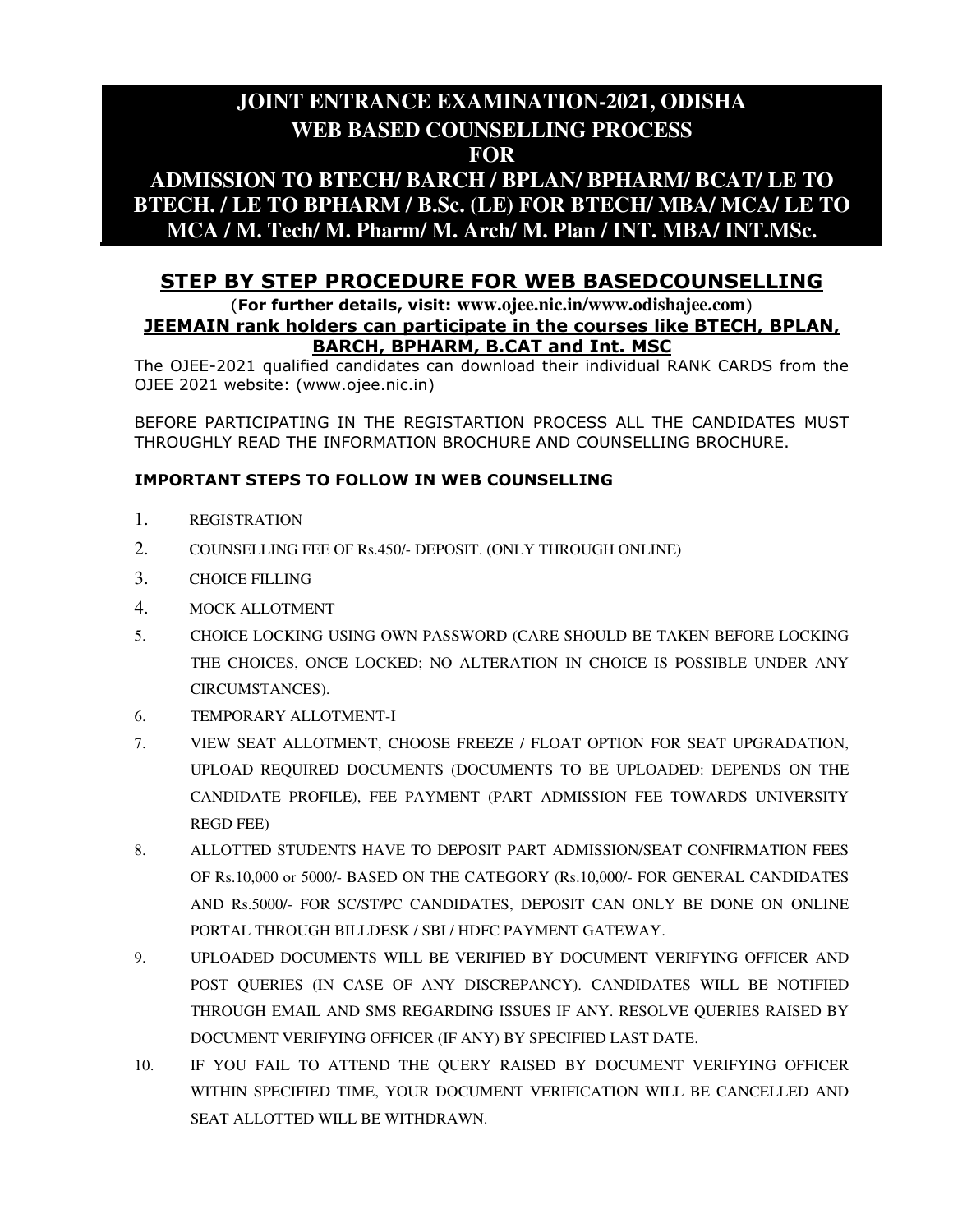- 11. WITHDRAWAL BY CANDIDATES, NOT WILLING TO CONTINUE IN THE COUNSELLING PROCESS.
- 12. TEMPORARY ALLOTMENT-II
- 13. NEWLY ALLOTTED STUDENTS HAVE TO FOLLOW STEP 7 THROUGH 10
- 14. WITHDRAWAL BY CANDIDATES NOT WILLING TO CONTINUE IN THE COUNSELLING PROCESS. CANDIDATES MAY OPT FOR WITHDRAWAL OPTION (IF WANT TO WITHDRAW FROM COUNSELLING) AVAILABLE. IT WILL BE MADE AVAILABLE AS PER THE COUNSELLING SCHEDULE.
- 15. FINAL ALLOTMENT
- 16. STUDENTS TO DOWNLOAD FINAL ALLOTTMENT LETTER AND REPORT TO THE ALLOTTED INSTITUTES/COLLEGES. ANY NEWLY ALLOTTED STUDENTS IN THIS ROUND HAVE TO FOLLOW STEP 7 THROUGH 10 TO GET THE FINAL ALLOTMENT LETTER.
- 17. FOLLOW THE NOTICE OF ALLOTTED INSTITUTE TO REPORT THERE FOR FINAL ADMISSION.

## **Registration on any computer with Internet facility**

#### **STEP-1**

- i) **Before starting registration, candidates must thoroughly read the counseling brochure available in the website.**
- ii) Go to website **www.ojee.nic.in** and click at **NEW REGISTRATION**.
- iii) Read the Candidate's Consent Page Carefully and Click on the "I Agree" Option to proceed further.
- iv) Register yourself by selecting the appropriate course and then enter **Application number** for JEE MAIN Candidates/**Roll Number for others, Date of Birth, Name of the candidate (as mentioned in JEE Main application form), Gender**. The candidate is advised not to disclose all these information to anyone.
- v) Click on "Submit" button to proceed further.

#### **STEP-2**

- i) In this screen all the data provided by the candidate during submission of application will be displayed and candidate has to provide Mobile number, email address, password, and security question and password to complete the registration process.
- ii) Candidate has to enter the **password** and again re-enter the **same password** in the confirm password box.
- iii) The **password** must be of 8-13 characters length and must contain at least one capital letter [A-Z], one small letter [a-z], one Numeric Character [0-9] and one special character [!,@,#,\$,%,^,&,\*]. For Example Hrudanand@123
- iv) Remember the entered password and keep it confidential. This password shall be used in future for choice filling and viewing result details etc.
- v) On completion of registration, SMS alert will be sent confirming the completion of registration.

#### **STEP-3**

i) Click on the "Application Form" displayed at the bottom of the screen to fill candidate profile like domicile, social category, special/sub-category like Student of State Govt High School and Higher Secondary Schools (SGS), Green Card (GC), Physically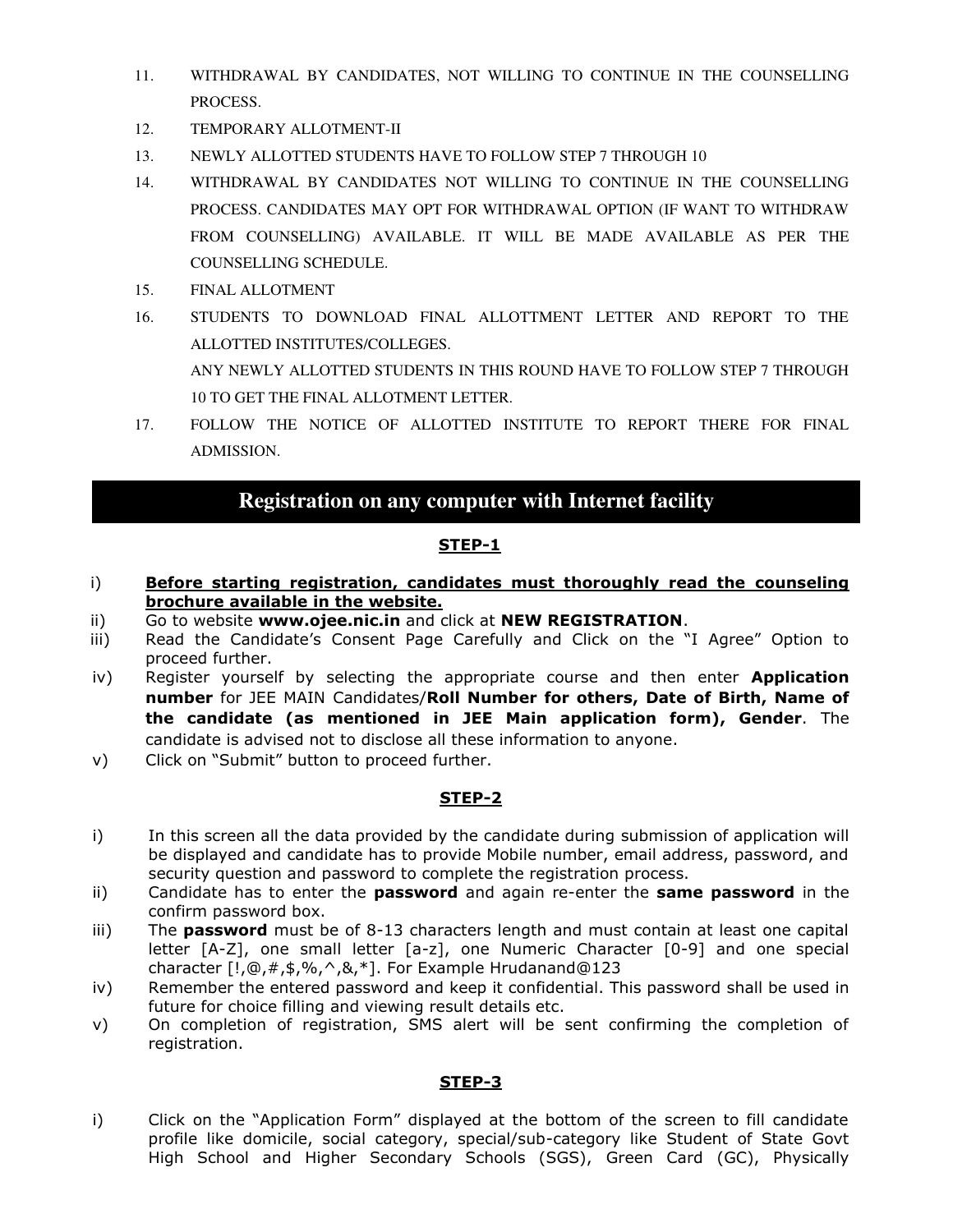Challenged (PC), Ex-Servicemen (ES), Tuition Fee Waiver (TFW) scheme, and state of domicile, qualifying examination passed from an institute located in Odisha, and are your parents working in Odisha. Carefully fill the above data, as these will define each candidate's profile and eligibility for reservation used in seat allotment.

ii) Click "Save & Next" and proceed to next screen.

#### **STEP-4**

- i) Candidate has to select the qualifying examination (if multiple qualifications are eligible for the course, one has to be chosen).
- ii) After selecting the qualifying examination, enter all relevant data asked in the interface like Board, Roll number, Institute, year of passing, marks secured, full marks, subject wise marks secured etc as applicable.
- iii) Click "Save & Next" to proceed to next screen.

#### **STEP-5**

- i) Candidate has to fill contact information like permanent and communication address.
- ii) Click "Save" to complete registration process.

#### **STEP-6**

- i) Candidate has to pay registration fee Rs 450/- through online mode.
- ii) Click "Save" to proceed to next screen.

#### **STEP-7**

- i) After successful registration and completion of registration fee deposit, the candidate has to click the **Choice Filling & Locking** option given in the MENU of the screen.
- ii) Next screen will come with some instructions. Candidates are advised to read the instructions carefully and then proceed to the next screen for **choice filling**.
- iii) This screen contains **two blocks**. The **Left block** contains list of all colleges and branches in alphabetical manner. In this block the colleges can be listed according to Government/ Private or All. The **Right block** will contain the choices filled in by the candidate. Candidate can **ADD** his/her **choices** of colleges and branches from the left block by two methods. (Multiple addition using ADD MULTIPLE BUTTON or Addition of one by one using ADD button.) The candidates are advised to give as many as choices.
- iv) Candidates should arrange the filled in choices in order of their preferences of college / branch. One college with one branch is treated as one choice. For example, College of Engineering & Technology (CET), Mechanical branch should be treated as one choice. Similarly, College of Engineering & Technology (CET), Electrical branch should be treated as another choice and so on. He/ She may use the **SWAP** and **MOVE** options to change the priority of already filled in choices.
- v) For Tuition Fee Waiver (**TFW)** candidates, the Choices of colleges and branches for both the TFW seats (for example, CET, Mechanical Engg – TFW) and the non-TFW seats (for example, CET, Mechanical Engg) will be offered in the choice filling screens. The TFW candidates can fill in their choices from among the above list of TFW and non-TFW seat matrix mentioning their preferences.

*Note: The Tuition Fee Waiver (TFW) scheme is applicable to Bachelor Programs of Four Years duration such as B.Tech., B.Pharm., B.Plan and LE B.Tech. Son/daughter of parents whose annual income from all sources is less than Rs.8 Lakhs is eligible under this scheme. The waiver is limited to Tuition Fee only. This scheme is applicable only to the candidates who are native of Odisha (Appendix - I) and whose parents satisfy the above mentioned income criteria (For this category submission of income certificate duly signed by competent authority and produce at nodal center, Appendix-VII is mandatory).*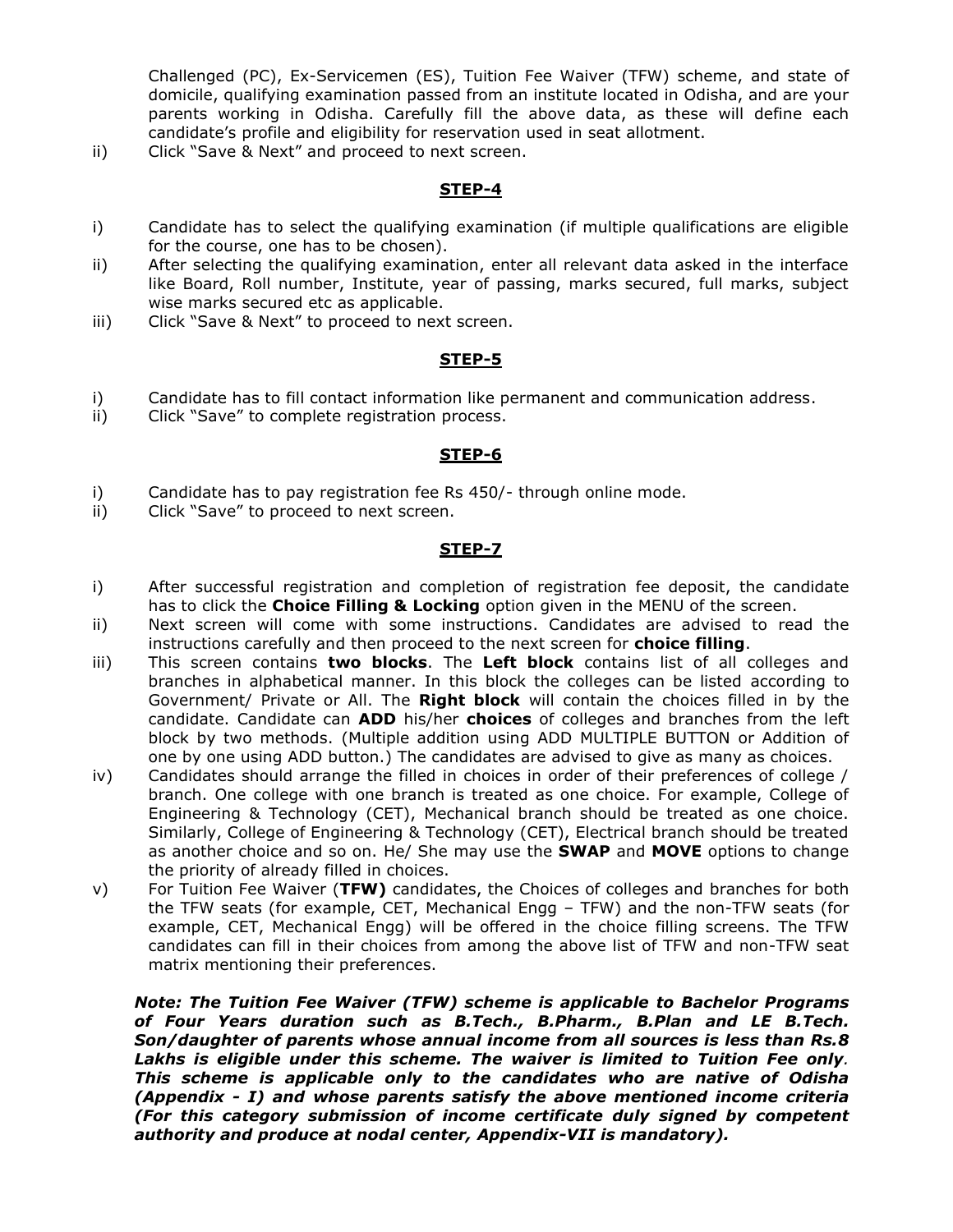- vi) Select as many choices of Institutions and branches as possible on priority basis to have better option for allotment of a seat in the process. During choice filling process, save the choices in regular intervals using **SAVE & CONTINUE** button. Always give best choice as first and follow in that sequence.
- vii) In **mock result** candidates can know the allotment status of his/her on that date as per choice filled by them. **By seeing the mock result candidates can alter their choice as per their preference and choice, if required**.
- viii) Then choice locking facility will be activated. Once locking system is activated, you first check whether you have made correct choices as per your requirement. If you are satisfied click "lock" button and lock the choice using the password. After locking the choices, candidate can take a print of the locked choice. It is the responsibility of the candidate to lock the choice in due time using OTP/By Password.

**NOTE**: **Locking is a onetime facility. Once you have locked, it cannot be unlocked again. Carefully do it only after you are sure of your choices exercised**.

- ix) If you could not lock your choice due to some reason, your last exercised choice will be locked automatically in the server when the given time expires.
- x) After completing the choice filling and locking, click on "**print locked choice"** button to take a **print out of** *Filled in Choice Slip* for your reference. This printed document is your personal document, No need to share it with others or to bring it to nodal center.

#### *Note:-The candidate is advised to follow the above step (i and ix) without fail.*

# **Temporary Allotment-I**

#### **STEP-8**

#### *Important: The allotment of seat will be based on best fitment of the rank, choice and category/reservation of the candidate.*

- i) Temporary Seat Allotment-I will be available as per the scheduled date and time given in the OJEE web sites and newspapers.
- ii) Temporary Seat Allotment-I will be intimated through SMS to the candidate's mobile number (if filled up during registration) and can be seen in the OJEE-2021 website after log-in.
- iii) Candidate can see his/her temporary allotted seat position from the website for his/her own record.
- iv) **Candidates are advised not to report at allotted Institution based upon this allotment at this stage.**
- v) The process is option based up gradation system, this position will remain as such or he/she will be promoted to upper choice in next round of allotments, based on the option exercised by the candidate. (So, be careful while giving the choice and exercised option for up gradation. Better preferred choice should be at upper level). **Candidates once exercised option for freeze or for up gradation cannot be changed further under any circumstances.**
- vi) After seat allotment, candidates have to complete 3 steps i.e. (a) exercise option of Freeze/Float (b) upload required documents in pdf format (c) pay part admission/Seat confirmation fees.
- vii) Exercise option of Freeze/Float Candidate has to opt for Freeze/Float option in his own login id.
- viii) Upload documents As per the candidates' profile (filled during registration), documents required will be asked to upload within schedule date and time. All the documents will be uploaded in pdf format only. The size of pdf files will be mentioned against each document. (The documents to be uploaded must clearly readable and the file name should not contain any special character)
- ix) Pay admission/Seat Confirmation fees will be paid online.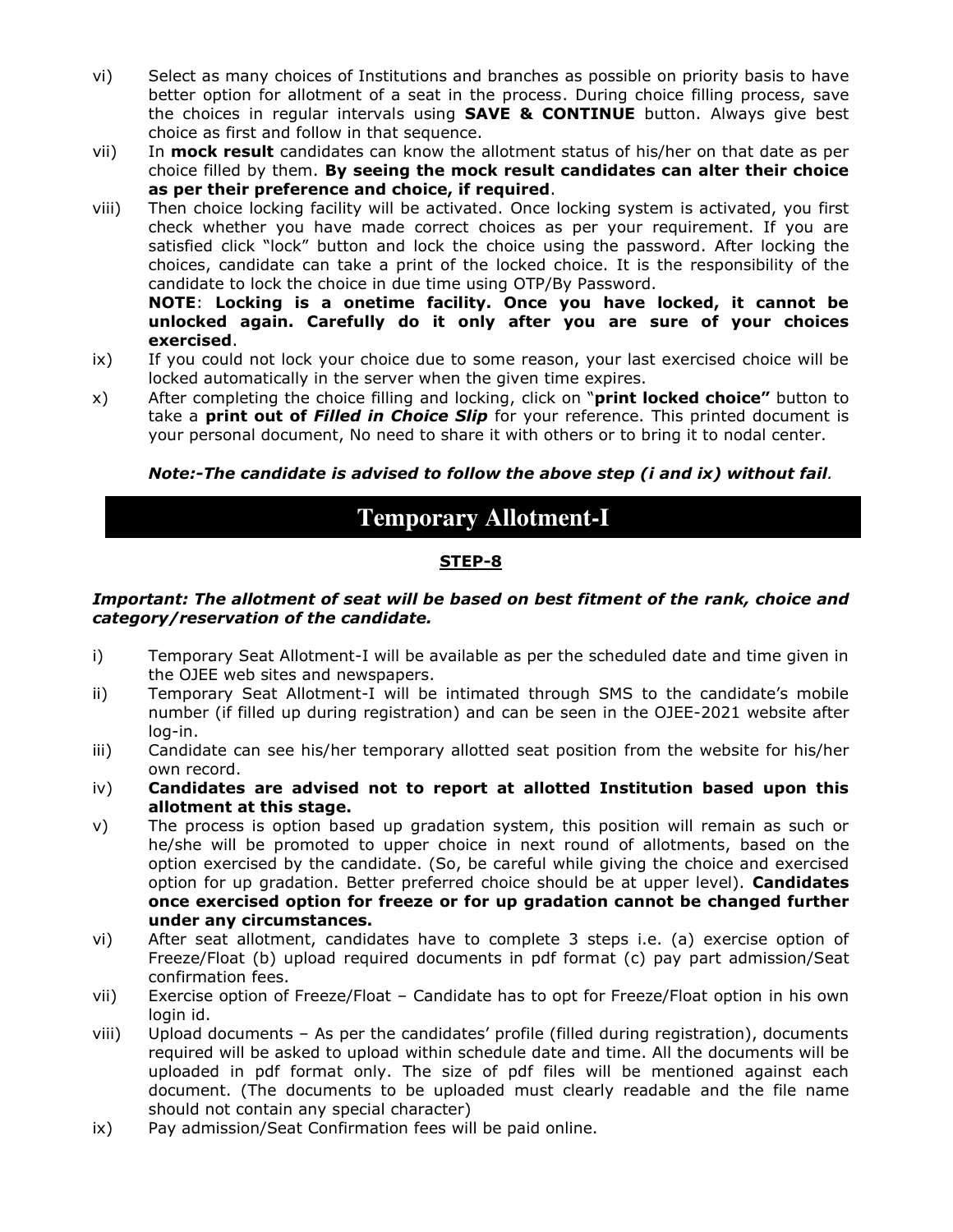- x) **Candidates not allotted any seat in this round need not required to do anything**. They have to wait for temporary allotment-II/ III for any allotment.
- xi) In case the candidate desires to withdraw from the OJEE -2021 counseling process, he /she should login to the counseling page using his/her password and exercise withdraw option using his/her password within the specified date. In the withdrawal process, He/she will be refunded Rs.5,000/- or Rs.10,000/- (Part admission/Seat Confirmation fee as deposited) in the account detail filled or it will be refunded to the account from which the amount has been deducted during online payment. All the candidates except those who have withdrawn from counseling after the temporary allotment stage or freeze their allotment after 1st round allotment will be considered as **In Process Candidates** and are eligible for next round temporary allotment-II through up gradation process.

## **Part admission/Seat Confirmation Fee payment**

- i) All allotted candidates wish to continue in the counseling process have to complete the payment process. The Part Admission/Seat Confirmation fees is Rs.10,000 or 5,000/ based on the category of the candidate. Rs.10,000/- for General category and Rs.5,000/- for SC/ST/PC category). Fee can be paid by online mode in the payment portal or challan only through on any SBI branch. Candidates who will not complete payment process will not be considered further and he/she will be out of the upgradation process. The allotted seat will be cancelled.
- ii) Payments can be made online through BILLDESK/HDFC/SBI MOPs gateway by Net banking/ Debit cards/Credit cards etc.
- iii) Any allotted candidate is allowed to withdraw, if they are not satisfied with the allotment or taken admission elsewhere or of any reason, he/she not interested to take admission in the allotted institution/college within the declared time. After due date of withdrawal OJEE will not allow any withdrawal and no refund will be permissible.
- iv) If a candidate wishes to withdraw, he/she have to login to the counseling page using his/her credentials and follow the withdrawal process and will be eligible for refund of total admission fee deposited by him/her. The refund will be initiated only after counseling process is over.
- v) If a candidate has got allotment in the counselling process, accepted the allotment by document verification and paid the admission fee and not withdrawing, then even if he/she is not reporting, no claim by the candidate for refund will be entertained as the money deposited by him/her as part admission fee will be transferred to University and concerned Institute. OJEE will not refund any admission money to any candidates who have not withdrawn within schedule time.

## **Document Upload and Verification**

- i) Candidate will not require traveling to any nodal center for document verification. The officials will verify documents of candidates through online mode only. So, care must be taken while uploading relevant documents.
- ii) During verification of documents, the officer may raise query to resolve issue if any. In this case, alert message will be sent to candidate's mobile and through email. Candidate has to reply to the query / act according to the instruction of the officer to resolve the query. Therefore, candidates must regularly check his/her id for status of document verifications. Candidates shall check for the detail required document to upload from the counseling brochure.
- iii) If the query is not attended, document verification of the candidate will not be completed and seat allotted will be cancelled.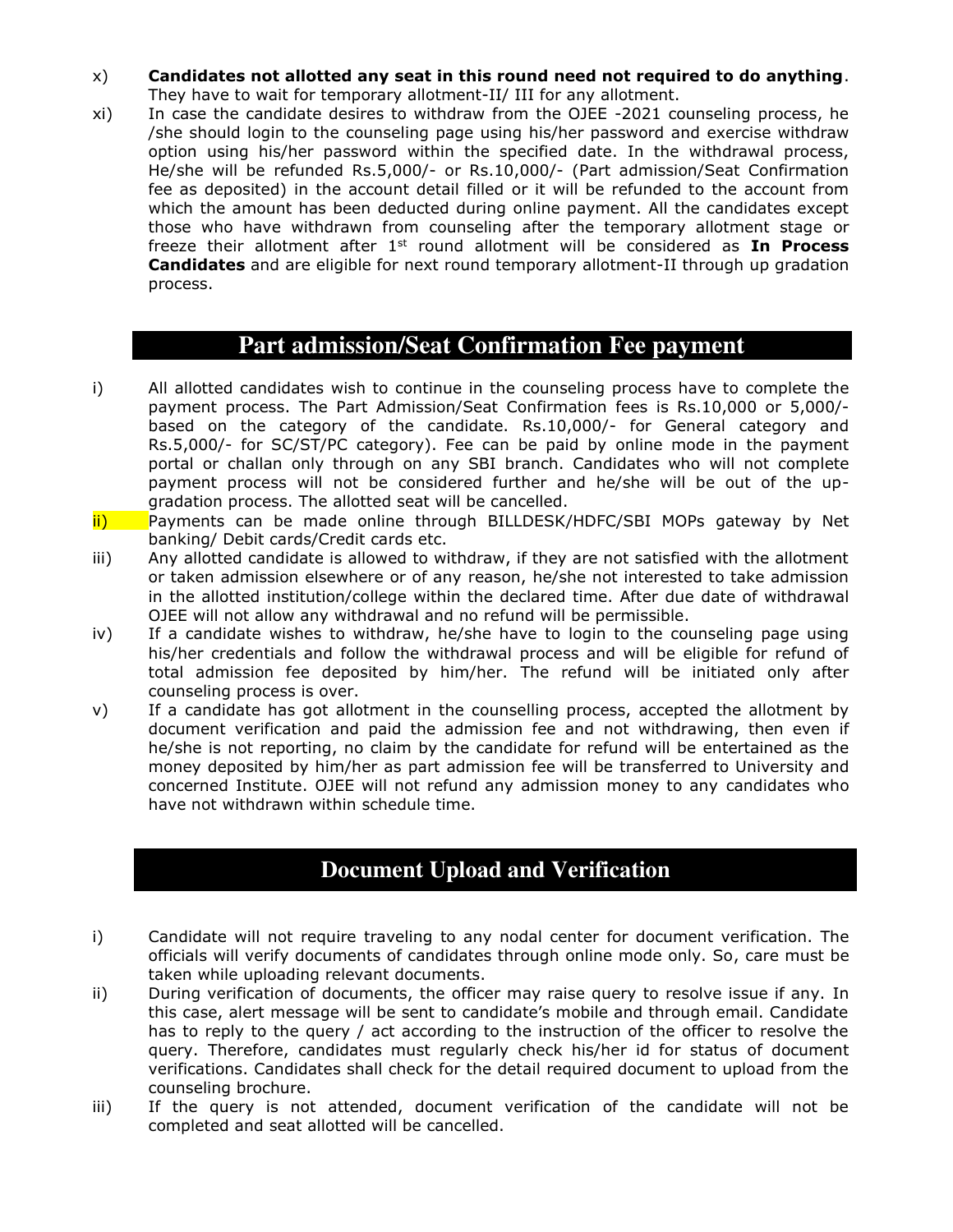# **Temporary Allotment-II**

#### **Step-9**

- i) Temporary Seat Allotment-II will be available as per the scheduled date and time given in the OJEE web sites.
- ii) Temporary Seat Allotment-II will be intimated through SMS to the candidate's mobile number (if filled up during registration) and can be seen in the OJEE-2021 website after log-in.
- iii) In this round allotment, candidate can see his/her allotment status. May be upgraded to higher priority choice or same as previous allotment depending on the choice number, rank and availability of seat. Un-allotted candidates of previous round allotment may get an allotment depending on his/her choice, rank and availability of seat.
- iv) **Candidates are advised not to report at this stage to allotted Institution based upon this allotment.**
- v) Candidates not allotted any seat in this round need not required to do anything. They have to wait for Final allotment for any allotment.
- vi) In case the candidate desires to withdraw have to follow the withdrawal process as mentioned above.
- vii) All newly allotted candidates have to follow **iv to ix of step-8** to remain in the process and will be eligible for final round of seat allotment. Newly allotted candidates not followed **iv to ix of step-8** will not be considered for next round or final allotment, their allotted seats will be treated as vacant seats for final round of allotment.

# **Final Allotment**

#### **Step-10**

- i) Now at this stage, all candidates in the up-gradation process, those who have previously allotted will get final allotment with some new candidates will get allotment.
- ii) The **final seat allotment** can be seen in the OJEE-2021 website after log-in for all the finally allotted candidates. All the candidates those who are not in the up gradation process and candidates in the up gradation process, now able to down load the final allotment letter.
- iii) Allotment of seats will also be intimated through SMS to the candidate's mobile number (if filled up during registration).
- iv) Next, all finally allotted candidates can download the **final allotment letter**.
- v) All the finally allotted candidates (except newly allotted candidates) are then required to **report at their corresponding allotted colleges** with the **final allotment letter** and the **fee deposit slip**.
- vi) All newly allotted candidates have to complete the document upload and payment process for generation of final allotment letter.
- ➢ **The deposited part admission/seat confirmation fee of Rs.10,000/- or 5,000/ as per their category will be forfeited, if the allotted candidate does not report to the finally allotted institute/college. No Refund will be entertained for such candidates.**
- ➢ **No withdrawal will be allowed beyond the schedule date and time of withdrawal under any circumstances.**
- ➢ **All the allotted candidates must ensure themselves to report to the colleges within schedule time and college authority must enter their names in the OJEE portal as reported candidates.**